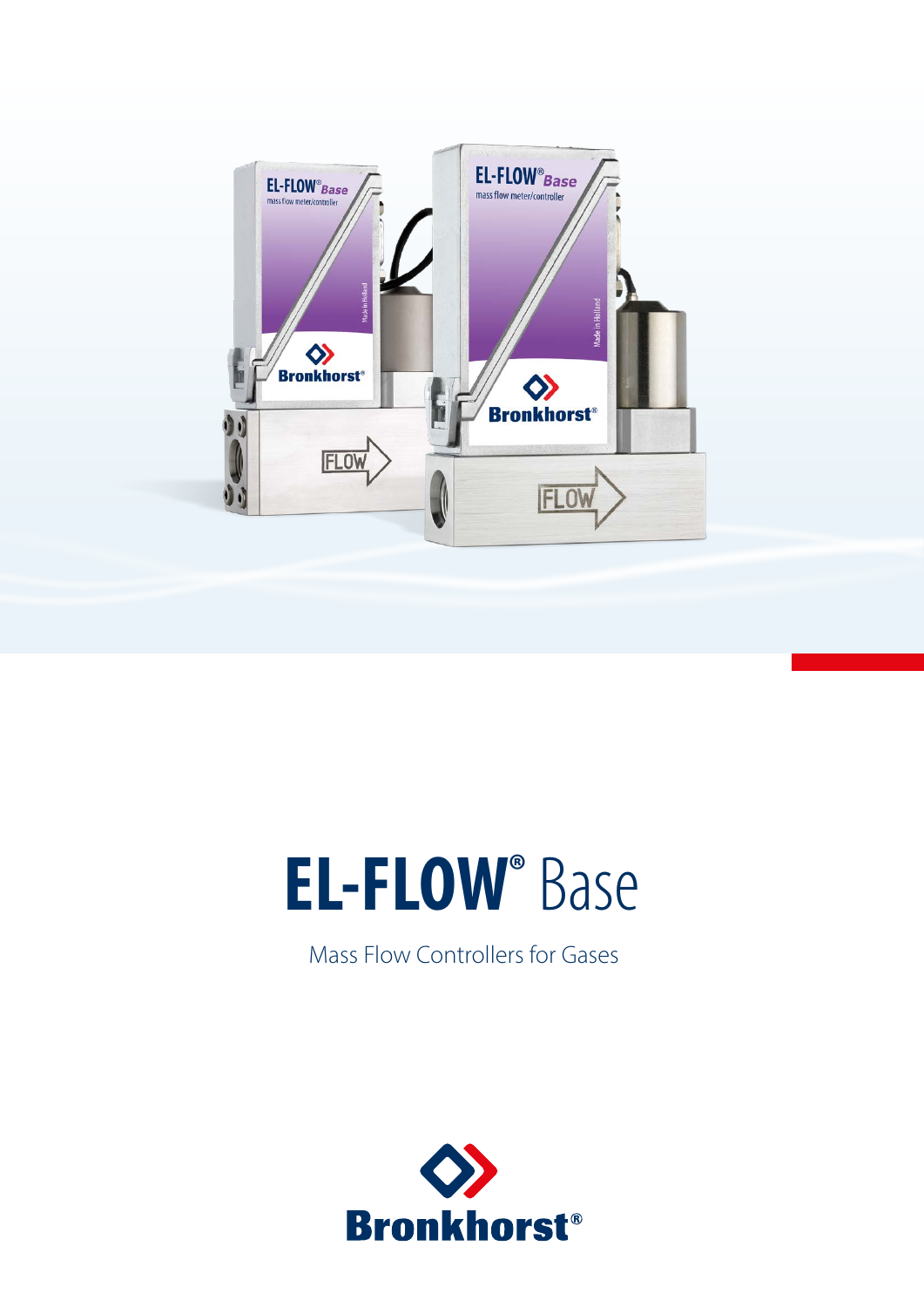# **EL-FLOW® Base fast response Mass Flow Controllers for OEM applications**

The Mass Flow Controllers of the EL-FLOW® Base series are standard and straightforward instruments. They provide accurate measurement, fast response and stable control in common gas flow applications. EL-FLOW® Base is an economical solution for installation in (OEM) systems e.g. in coating or welding applications. The instruments operate on the principle of thermal mass flow measurement in ranges starting from 0,2...10 ml<sub>n</sub>/min up to 4...200 l<sub>n</sub>/min air-equivalent. They offer analog I/O-signals as well as digital RS232 communication and/or Modbus-RTU as a standard feature. EL-FLOW® Base is a member of Bronkhorst's most popular and field proven EL-FLOW® series.

#### **Fields of applications**

- Process gas measurement and control in food, pharmaceutical and (petro-) chemical industries and fermentation installations
- Burner control (welding)
- ◆ Surface treatment (CVD, coating, hardening)
- Solar cell fabrication
- Analytical instrumentation  $\ddot{\bullet}$

#### **Burner control**



Burner control using Mass Flow Controllers brings many advantages compared to conventional systems, where flow is adjusted through needle valves. When burner orifices get clogged or when gas supply pressure varies, an MFC will automatically adapt to the changed conditions.

# **Models and flow ranges**

| Model   | min. flow                | max. flow             |
|---------|--------------------------|-----------------------|
| F-201CB | $0.210$ ml $\omega$ /min | $0.420$ l $\sqrt{mn}$ |
| F-201AB | $0.420$ l $\sqrt{mn}$    | $1.470$ l $\sqrt{mn}$ |
| F-202BB | $1.470$ l $\sqrt{mn}$    | $4200$ l $\sqrt{mn}$  |

*Ranges based on Air, intermediate ranges available.*

#### **Features**

- Accurate mass flow measurement/control
- Fast response, excellent repeatability
- Virtually pressure and temperature independent
- ◆ Cost effective solution
- $\bullet$  Analog I/O-signals: 0...5 (10) Vdc or 0(4)...20 mA
- ◆ RS232 communication
- ◆ Modbus-RTU or -ASCII
- Control characteristics digitally configurable by user



EL-FLOW® Base model F-201AB Mass Flow Controller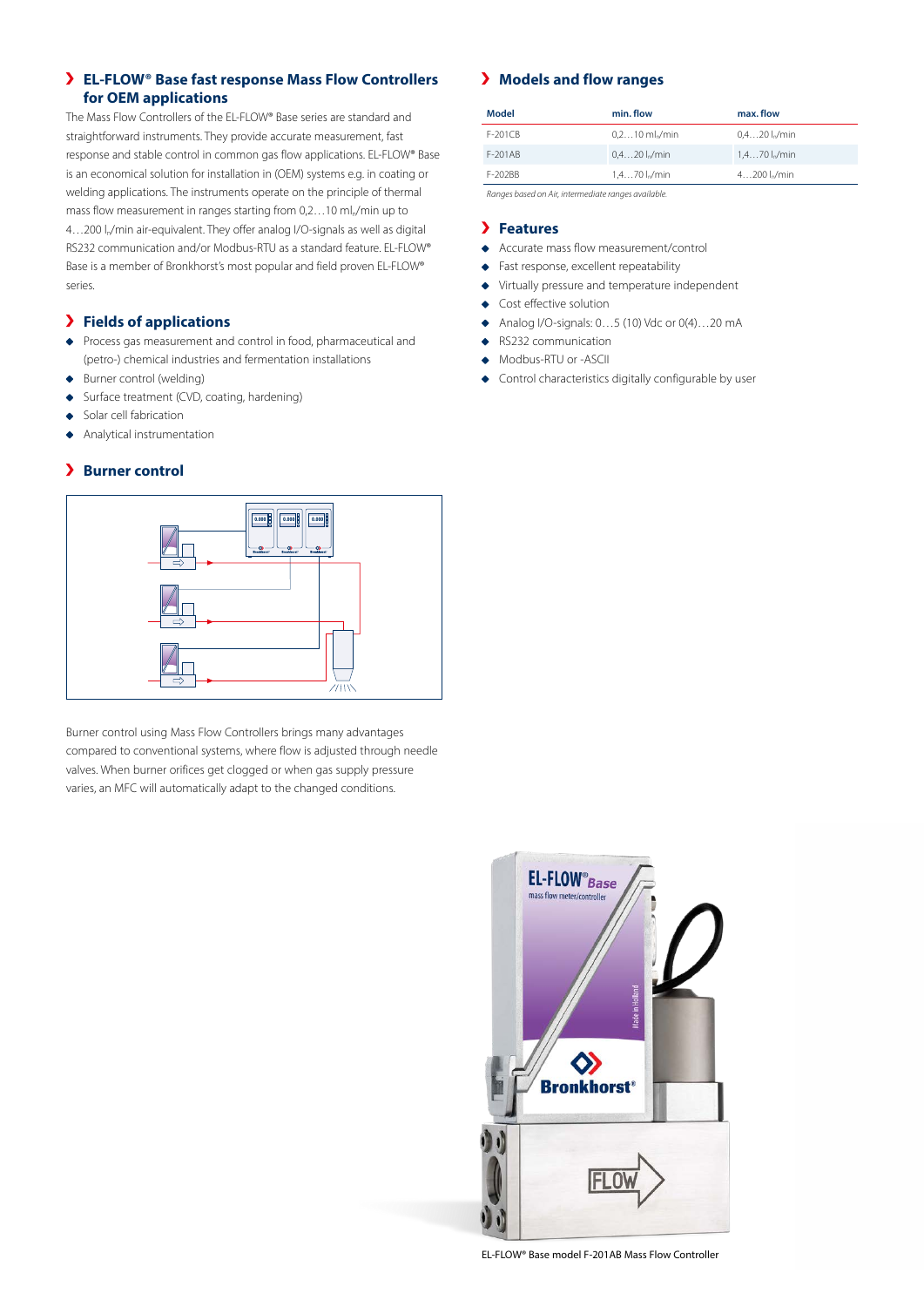# **Technical specifications**

#### **Performance**

| Accuracy flow sensor<br>(based on actual calibration) | $\pm$ 1% FS                                                                                                                 |                                    |  |
|-------------------------------------------------------|-----------------------------------------------------------------------------------------------------------------------------|------------------------------------|--|
| Repeatability                                         | $< 0.2%$ Rd                                                                                                                 |                                    |  |
| Turndown                                              | $1:50(2100\%)$                                                                                                              |                                    |  |
| Operating pressure                                    | $010$ bar(q)                                                                                                                |                                    |  |
| Settling time (in control)                            | approx. 1 second                                                                                                            |                                    |  |
| Control stability                                     | $<$ ±0,1% FS (typical for 1 l <sub>n</sub> /min N <sub>2</sub> )                                                            |                                    |  |
| Operating temperature                                 | F-201CB/AB 050°C<br>F-202BB                                                                                                 | $10.50^{\circ}$ C                  |  |
| Temperature sensitivity                               | zero<br>span                                                                                                                | $< 0.1\%$ FS/°C<br>$< 0.1\%$ Rd/°C |  |
| Control valve                                         | normally closed solenoid valve,<br>F-201CB/F-201AB: Kv-max = $6.6 \times 10^{-2}$<br>F-202BB: Kv-max = $3.5 \times 10^{-1}$ |                                    |  |
| Leak integrity, outboard                              | tested $< 2 \times 10$ <sup>9</sup> mbar l/s He                                                                             |                                    |  |
| Warm-up time                                          | 30 min. for optimum accuracy                                                                                                |                                    |  |

#### **Mechanical parts**

| Material (wetted parts)      | Stainless Steel 316 or equivalent                                                                                            |                                        |  |
|------------------------------|------------------------------------------------------------------------------------------------------------------------------|----------------------------------------|--|
| Process connections          | 1/4" BSPP female thread:<br>optional accessories: compression type or face seal<br>couplings in various inch or metric sizes |                                        |  |
| Seals                        | standard<br>option                                                                                                           | Viton <sup>®</sup> :<br>Kalrez® (FFKM) |  |
| Ingress protection (housing) | IP40                                                                                                                         |                                        |  |

#### **Electrical specifications**

| Power supply          | $+1524$ Vdc                                 |
|-----------------------|---------------------------------------------|
| Power consumption     | max. 320 mA                                 |
| Analog output/command | 05 (10) Vdc or 0 (4)20 mA (sourcing output) |
| Digital communication | RS232 or Modbus-RTU or -ASCII (RS485)       |
| Electrical connection | 9-pin D-connector (male)                    |

*Technical specifications subject to change without notice.*

# **Dimensions and weights**



| mouer     | n   |    | n  | п   | weight (kg) |
|-----------|-----|----|----|-----|-------------|
| $F-201CB$ |     | 47 | 25 | 111 | 0,5         |
| F-201AB   | 78  | 47 | 26 | 123 | 0,6         |
| F-202BB   | 112 | 47 | 59 | 160 | 2.3         |
|           |     |    |    |     |             |

*Dimensions in mm*

# **Model number identification**





# **Warranty**

All instruments and accessories are warranted for a period of 3 years from delivery date.